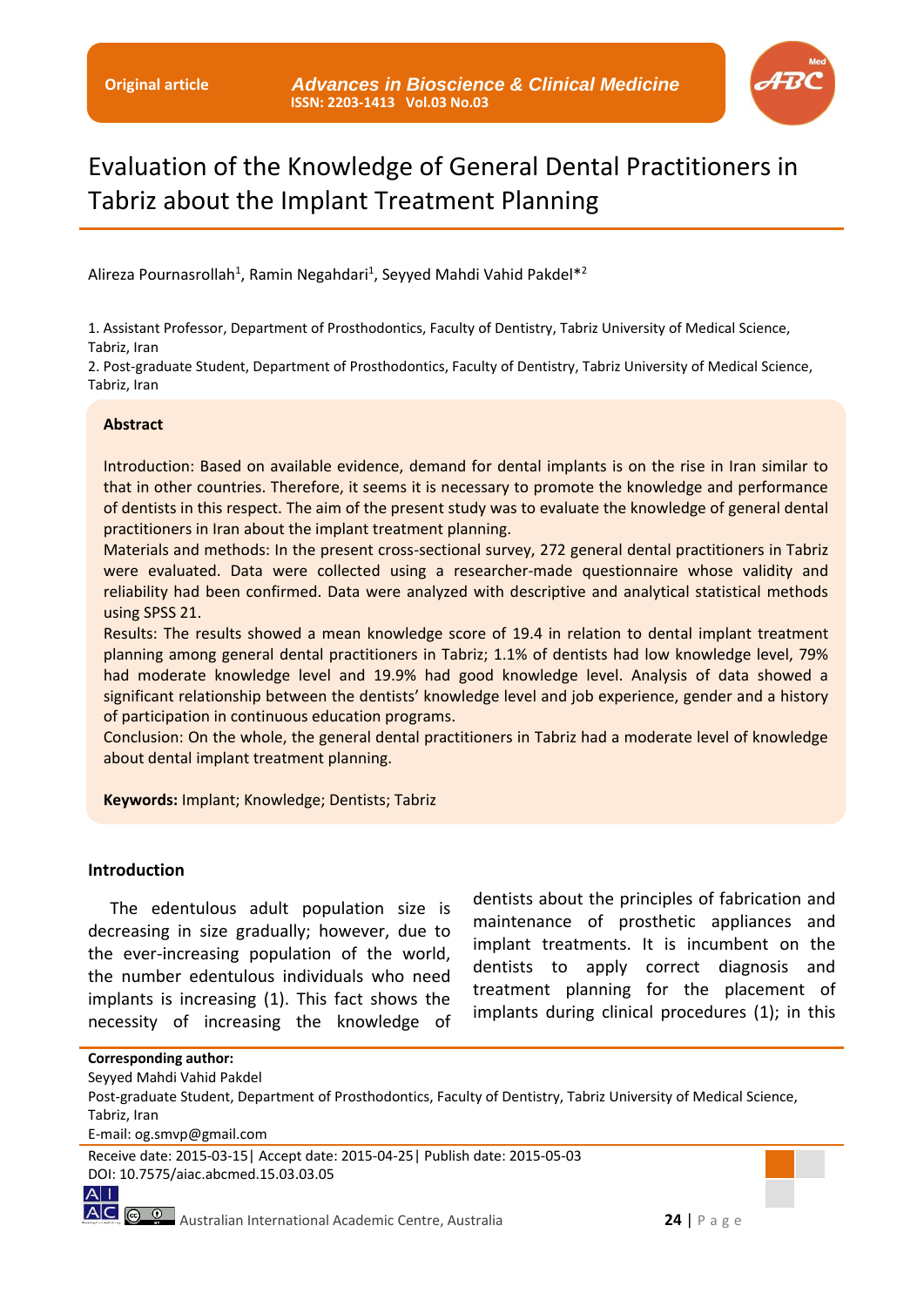

context, all the physiologic, anatomic and emotional aspects of the patient should be simultaneously considered in association with his/her general medical health status (2). After correct diagnosis and proper treatment planning, the dentist should make sure of the accuracy of clinical steps. Despite such considerations, dentists still encounter patients who have problems with their dental implants and cannot use them properly despite the fact that all the above-mentioned considerations have been taken into account. A large array of problems are encountered during or after loading (3).

The use of dental implants has increased all over the world because they have an efficacy rate of almost 100% (1-4); they have no problems similar to those with fixed and removable prosthetic appliances such as traumas to adjacent teeth; and they do not have some other problems, including resorption of the alveolar ridge, undesirable esthetic appearance etc (4). Dental implant science is making progress through the results of new research studies and through an increase in awareness about the biologic principles establishing the relationship between vital structures and artificial components. In addition, despite a high success rate, some failures have been recorded with implant treatments (4,5). Based on quantitative criteria, implant failure consists of a decrease in implant efficacy to a level below the acceptable threshold. A recent definition includes all forms of mechanical mobility (horizontal, vertical and rotational) and bone loss around the implant up to more than 0.2 after the first year of loading or bleeding on probing and probing depth more than 5 mm (5).

One of the concerns of implant patients is the outcome of treatment. Dental implants have been used for the reconstruction of edentulous areas in patients and their use has increased in recent years (6,7). There is still limited data available about the results of implant treatments (8). If dental implants fail clinically or paraclinically, heavy costs will be inflicted on the patient and the dentist and also a lot of time will be wasted (9). Several factors are involved in the success of dental implants, the most important of which is the observation of surgical‒prosthetic and hygienic criteria (10). The Committee of British General Dental Practitioners has issued a declaration, referring to dental practitioners who have carried out surgical operations without sufficient information about implant placement techniques, resulting in several lawsuits against dentists. Not all dentists have taken part in classes to learn the necessary skills required for implant placement, including treatment planning and the surgical technique; therefore, they are rarely successful if they render treatment. Efforts should be made to promote the skill of dentists for such treatment (11). However, achieving such a favorable goal requires knowledge in this field, which is not possible unless programs are prepared and coordination is achieved between specialist groups for classes and the relevant courses. Therefore, more educational courses should be programmed to achieve the desired goals (12).

Levin et al. carried out a study through interviewing and reported that 80% of general dental practitioners felt that they needed more educational courses on implant placement because they felt they were not adequately oriented in many cases of diagnosis and treatment planning; 60% of the subjects did not carry out many dental procedures due to a lack of proper knowledge (13).

Haghighi et al. reported that dentists in Isfahan did not have proper knowledge about dental implants, with general dental practitioners being less knowledgeable than specialists (14). Although no exact statistics is available in Iran about dental implant treatment, evidence indicates that the demand

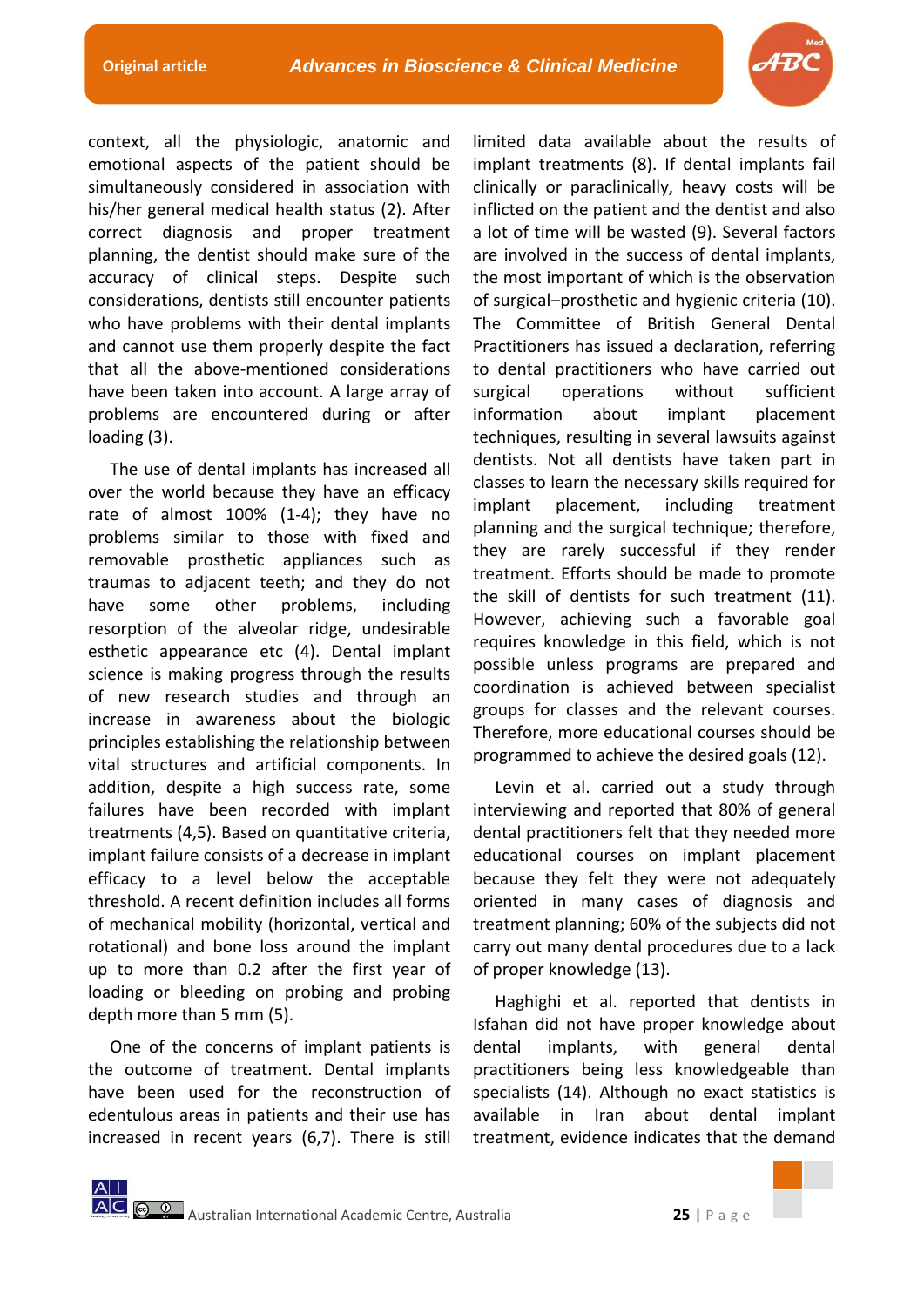

for dental implants is on the rise similar to that in other countries and the majority of dentists are familiar with dental implants and introduce it as a proper treatment plan. If such a trend is held truly, it is necessary for all the dentists to become familiar with such a treatment modality. Therefore, promotion of awareness and knowledge of dentists up to a level proportional to routine needs is one of the necessities of continuous education programs (14). As a result, the aim of the present study was to determine the knowledge of general dental practitioners in Tabriz about dental implant treatment planning so that the results might be used in programming for educational courses in Tabriz Faculty of Dentistry and in preparing continuous education programs for dentists.

# **Materials and Methods**

# *Study design*

The present cross-sectional survey evaluated 272 general dental practitioners who had active dental offices in Tabriz in 2013. The subjects were selected randomly. Simple random sampling technique was used to select subjects. The dentists' list was provided by the Medical Council Tabriz Branch and the subjects to be included in the study were selected using the website at www.randomizer.org .

Data were collected with the use of a researcher-made questionnaire, which consisted of questions on age, gender, job experience, participation in seminars and continuous education programs and also questions on the level of knowledge about dental implant treatment planning. There were a total of 30 questions on the questionnaire. Each correct response received a positive score and wrong responses did not receive any scores. Each subject's total score in relation to knowledge was the sum of all the positive scores, with maximum and minimum scores of 30 and zero, respectively. Scores under 15 were considered low knowledge level, sores between 1 and 20 were considered moderate knowledge level and scores over 20 were considered good knowledge level.

To evaluate the validity of the questionnaire, it was given to 4 Faculty professors and the necessary revisions were made.

To determine the reliability of the questionnaire after confirmation of its validity, the questionnaire was distributed among 20 dental practitioners as a pilot study. Then Cronbach's alpha was calculated for its reliability and after approval of the proposal, the questionnaires were distributed. These procedures were carried out in April and Cronbach's alpha was calculated at 82.0.

## *Inclusion and exclusion criteria*

Subjects who gave their consent to participate in the study were included. Questionnaires which were filled out incompletely were excluded from the study.

# *Analysis of data*

To determine knowledge level, the sum of correct responses was calculated and the means and standard deviations of knowledge scores were determined. Data were analyzed with SPSS 21. Statistical significance was defined at P<0.05. Chi-squared test was used to evaluate knowledge levels based on dependent variables.

## **Results**

Of 272 dentists included in the study, 48.2% and 51.8% were female and male, respectively; 44.1%, 11.1%, 37.5% and 7.3% of the subjects were 25-30, 31-40, 41-50 and over 51 years of age, respectively. 41.2% of the subjects had job experiences for less than 5 years and 22.1%, 30.9%, 4.8% and 1.1% had job experiences of 5-10, 10-20, 20-30 and over 30 years, respectively. 57% of the subjects had participated in seminars and continuous education programs and 43% had not participated in such courses.

Australian International Academic Centre, Australia **26** | P a g e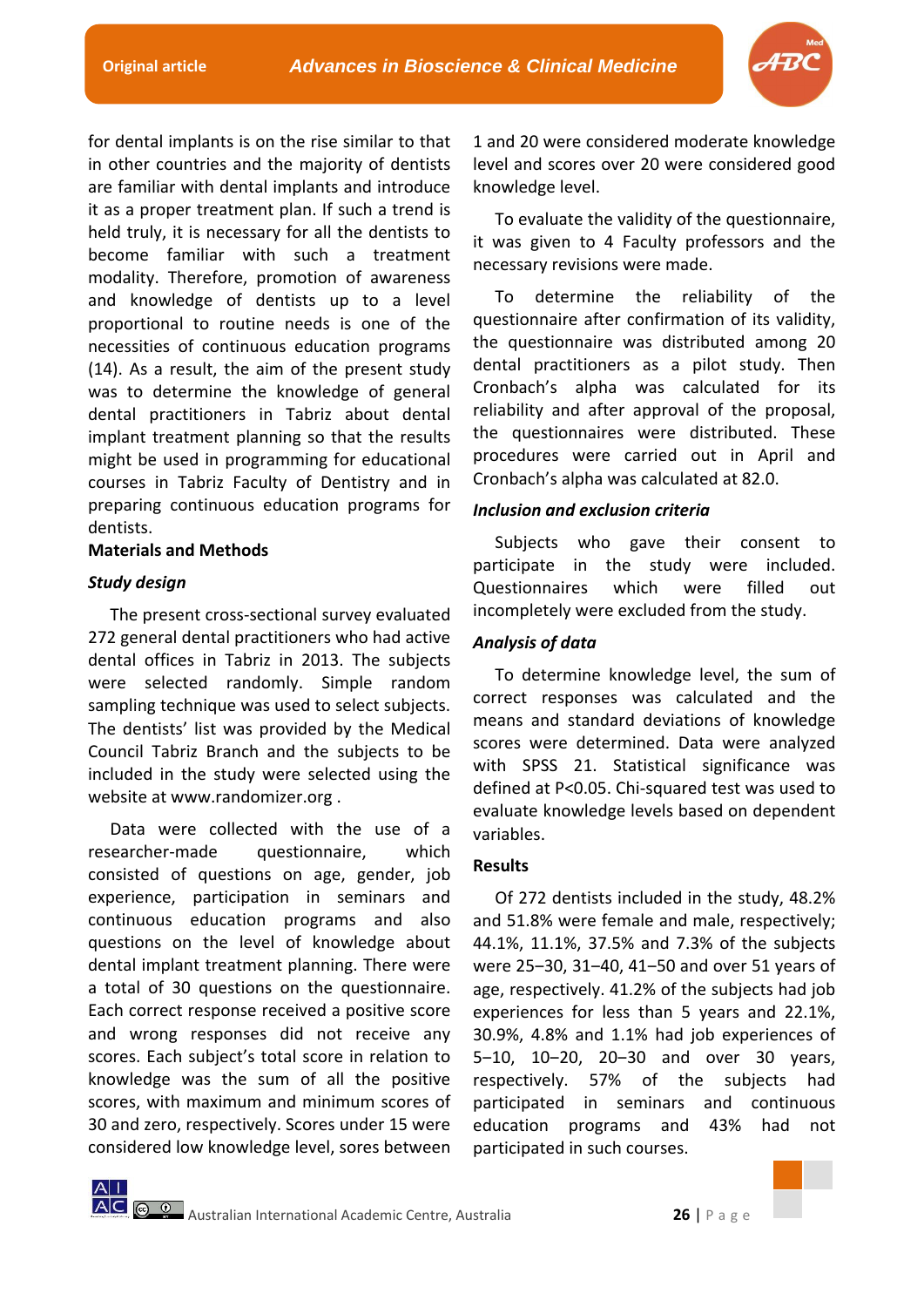

The results of the evaluation of knowledge level of general dental practitioners in Tabriz in relation to dental implant treatment planning based on 30 questions in the questionnaire showed a mean knowledge score of 19.44 with a standard deviation of 1.83 and a range of  $15-$  25. The maximum attainable score was 30. The results showed that 1.1% of dentists had low knowledge level, 79% had moderate knowledge level and 19.9% had good knowledge level (Figure 1).



**Figure 1:** Evaluation of knowledge level of general dental practitioners in Tabriz in relations to implant treatment planning

Knowledge about implant treatment planning among female dental practitioners was as follows: poor (2.2%), moderate (80.3%) and good (17.5%); knowledge among males was as follows: poor (0%), moderate (77.8%) and good (22.2%) (Figure 2).

Chi-squared test showed a significant difference in knowledge between male and female dental practitioners, with a higher knowledge level in males compared to females (P<0.05).



**Figure 2:** Evaluation of the level of knowledge of dentists about dental implant treatment planning based on gender

Chi-squared test revealed significant differences in the knowledge level of dental practitioners about dental implant treatment planning based on job experience. In this context, knowledge

level increased with an increase in job experience (P=0.005) (Figure 3).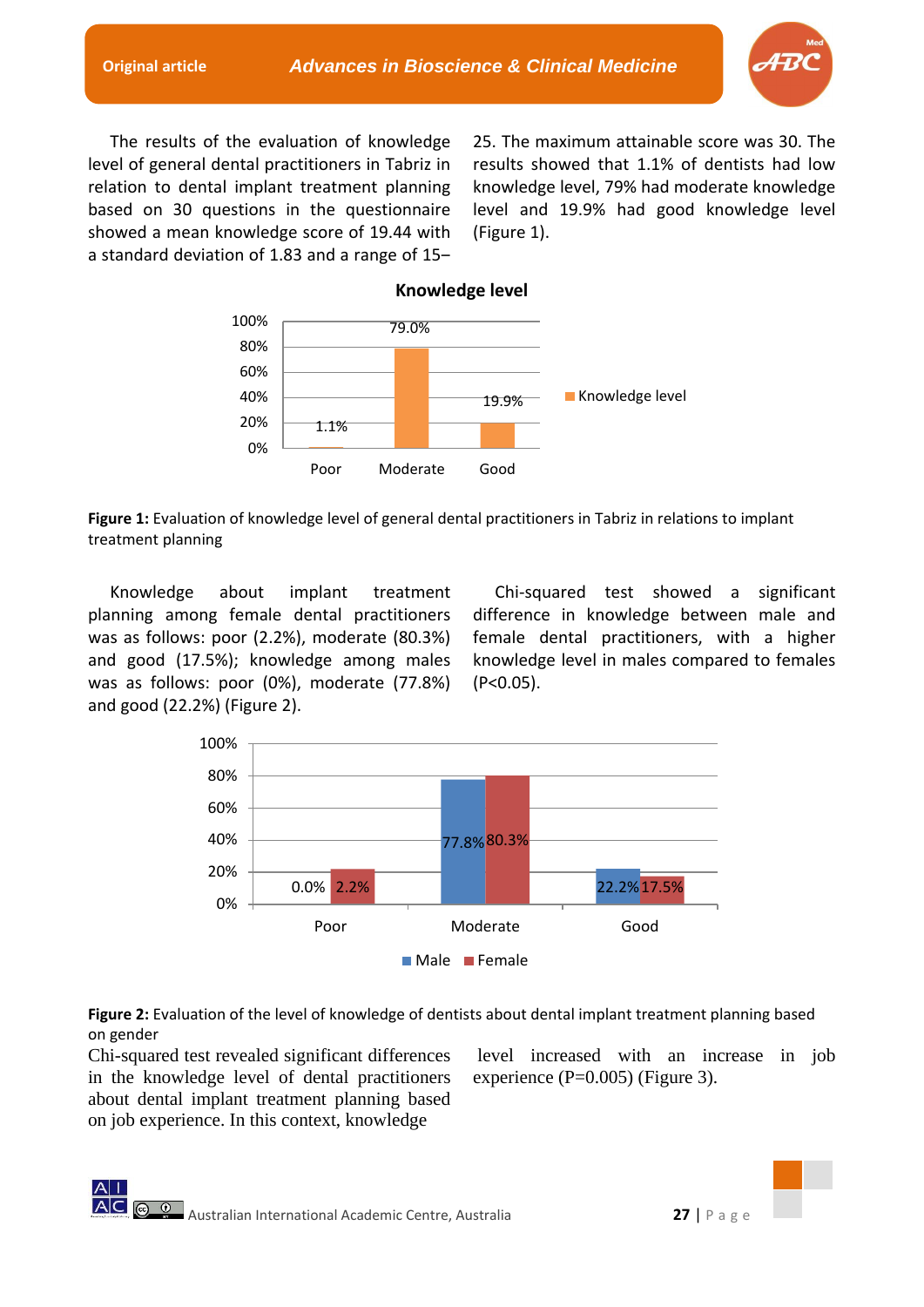**Original article** *Advances in Bioscience & Clinical Medicine*





**Figure 3:** Evaluation of knowledge level of general dental practitioners about implant treatment planning based on job experience

Evaluation of knowledge level of general dental practitioners about implant treatment planning based on participation in continuous education programs using chi-squared test showed significant differences between dentists, i.e.

dentists participating in such courses had significantly higher knowledge levels compared to those not participating in such courses (P=0.007) (Figure 4).



**Figure 4:** Evaluation of knowledge level of general dental practitioners about dental implant treatment planning based on participation in continuous education programs

# **Discussion**

Usually teeth are lost with aging. Based on experience, maxillary teeth are lost earlier than

the mandibular teeth and posterior teeth are lost earlier than the anterior teeth (15).

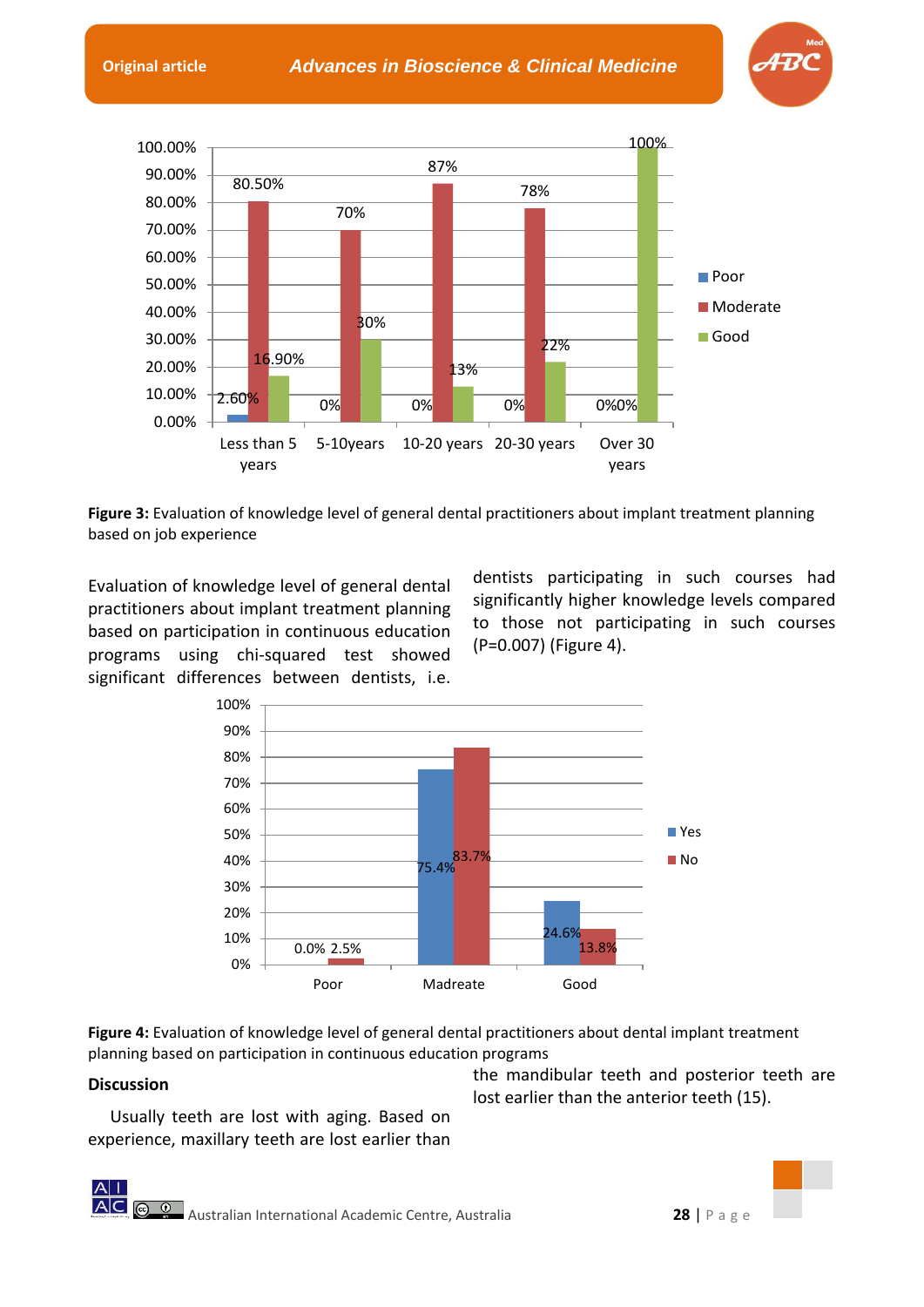The chief need of patients is replacement of lost teeth. Therefore, it is absolutely necessary for dentists to be aware of the principles of the fabrication and maintenance of implants and prosthetic appliances that have correct and proper function (1). It is the responsibility of the dentist to apply correct diagnostic and treatment protocols during fabrication of dental implants, $1$  by considering all the physiologic, anatomic and emotional aspects of the patient in association with his/her general medical health. After correct diagnosis and proper treatment planning, the dentist should make sure of the accuracy of laboratory steps, too. In spite of all such considerations, dentists still encounter patients who have problems with their implants and cannot properly benefit them. Therefore, the present study was an effort to evaluate the knowledge level of general dental practitioners in Tabriz about dental implant treatment planning (1).

The results of the present study showed a mean knowledge score of 19.4 in relation to dental implant treatment planning, with a range of 15-25. In addition, 1.1% of dentists had poor knowledge, 79% had moderate knowledge and 19.9% had good knowledge. In general, the dentists had moderate knowledge about dental implants.

Haghighi et al. evaluated 300 general dental practitioners in Isfahan in relation to their level of knowledge about dental implants and reported poor knowledge, indicating the necessity to promote knowledge in this respect (14). In another study, dentists believed, after some years of working, that their education in relation to dental prostheses was not sufficient and asked for the promotion of such education in dental schools (16). However, in another study, although the general attitudes of dentists were positive toward their education, they believed that instructions provided by dental schools should be promoted to make dentists ready to enter their professional life,

especially the practical aspects of dental treatment (17).

Levin et al. carried out a study through interviewing and reported that 80% of general dental practitioners felt that they needed educational courses on dental implants because they had insufficient knowledge about dental implants and 60% of interviewees did not carry out many dental procedures due to their lack of knowledge (13).

Chi-squared test revealed significant differences between dentists based on job experience, i.e. the knowledge level increased with an increase in job experience. Other studies have reported a decrease in knowledge level with the time elapsed after graduation from university (18), which might be attributed to the fact that young dentists have low knowledge level due to a decrease in the quality of education. In addition, it is possible that dentists with more job experience have been able to acquire higher knowledge scores because of their active participation in continuous education and self-learning programs. Further studies are necessary considering the discrepancies mentioned above.

In a study by Mosharraf et al., the mean knowledge scores decreased with an increase in the years after graduation (18), which might be attributed to the fact that dentists get involved in professional and personal problems and are distanced from the academic sources. Therefore, it is necessary to revise continuous education courses from quantitative and qualitative viewpoints and motivate dentists to preserve their contact and relationship with academic sources and continue learning.

Another study showed that newly graduated dentists had higher scores and their scores decreased gradually with the elapse of time after graduations (19), which might be attributed to the fact that the theoretical

$$
\frac{\mathsf{A}|\mathsf{I}}{\mathsf{A}|\mathsf{C}|}
$$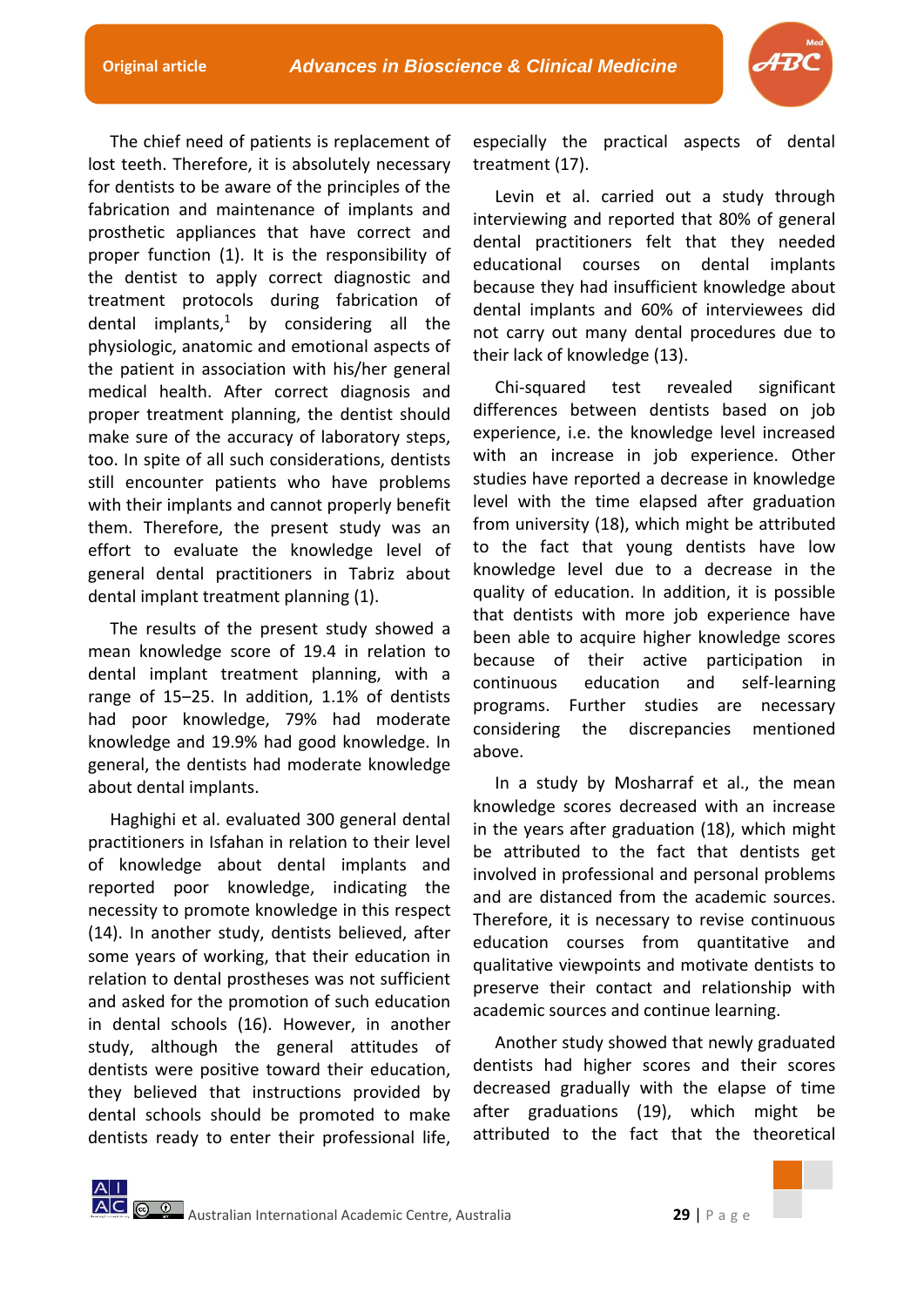

knowledge of newly graduated dentists are at a higher level compared to dentists who are preoccupied with professional and personal problems.

In another study, it was emphasized that despite improvements in dentists' abilities and skills which are acquired due to clinical experience, there is the fact that the practitioner experiences some drawbacks in some aspects after graduating from the university (18,19), necessitating the continuation of learning. In addition, another study showed a higher knowledge level in dentists taking part in continuous education programs and seminars compared to those not participating in such programs. Studies have shown that practical and theoretical educational programs and self-learning courses have a role in promoting the dentists' knowledge and expertise to treat their patients  $(20)$ .

**Conclusion** 

It can be concluded from the results of the present study that:

1. The knowledge of general dental practitioners in Tabriz about dental implant treatment planning is not sufficient.

2. The dentists' knowledge is directly proportional to their history of participation in seminars and continuous education programs.

3. The dentists' knowledge is directly proportional to their job experience.

## **Recommendations**

Considering the results of the present study and the low level of knowledge of dentists and the direct relationship between knowledge level and participation in continuous education programs, it is suggested that instructions be provided in direct and distant-learning continuous learning programs through technical journal and other means. It is also recommend that the contents of the currently available programs be revised. In addition, the educational programs provided for dental students should be revised.

## **References**

1. McCord JF, Grant AA, Quayle AA: Treatment Options for the Edentulous Mandible. Eur J Prosthodont Rest Dent 2000; 1; 19-23.

2. Geramipanah F, Asadi G: Post-delivery Complications of Removable Prosthesis: Diagnosis and Treatment. J Islamic Den Assoc Iran 2012; 18; 34-44.

3. Rahn AO, Hearthwell MC. Textbook of Complete Dentures. 5th ed. London: BC Decker Inc; 2002. 412-3 p.

4. Lekholm U, Gunne J, Henry P, Higuchi K, Linden U, Bergstrom C, et al.: Survival of the Branemark implant in partially edentulous jaws: a 10-year prospective multicenter study. The International journal of oral & maxillofacial implants 1999; 14; 639-45.

5. Misch CE. Dental Implant Prosthetics. 1st ed. St Louis: Mosby; 2005. 1-17 p.

6. Wheeler S: Use of the Frialit-2 Implant System in private practice: a clinical report. The International journal of oral & maxillofacial implants 2003; 18; 552-5.

7. Schwartz-Arad D, Laviv A, Levin L: Failure causes, timing, and cluster behavior: an 8-year study of dental implants. Implant dentistry 2008; 17; 200-7.

8. Albrektsson T, Zarb G, Worthington P, Eriksson AR: The long-term efficacy of currently used dental implants: a review and proposed criteria of success. The International journal of oral & maxillofacial implants 1986; 1; 11-25.

9. Mombelli A, Lang NP: Clinical parameters for the evaluation of dental implants. Periodontology 2000 1994; 4; 81-6.